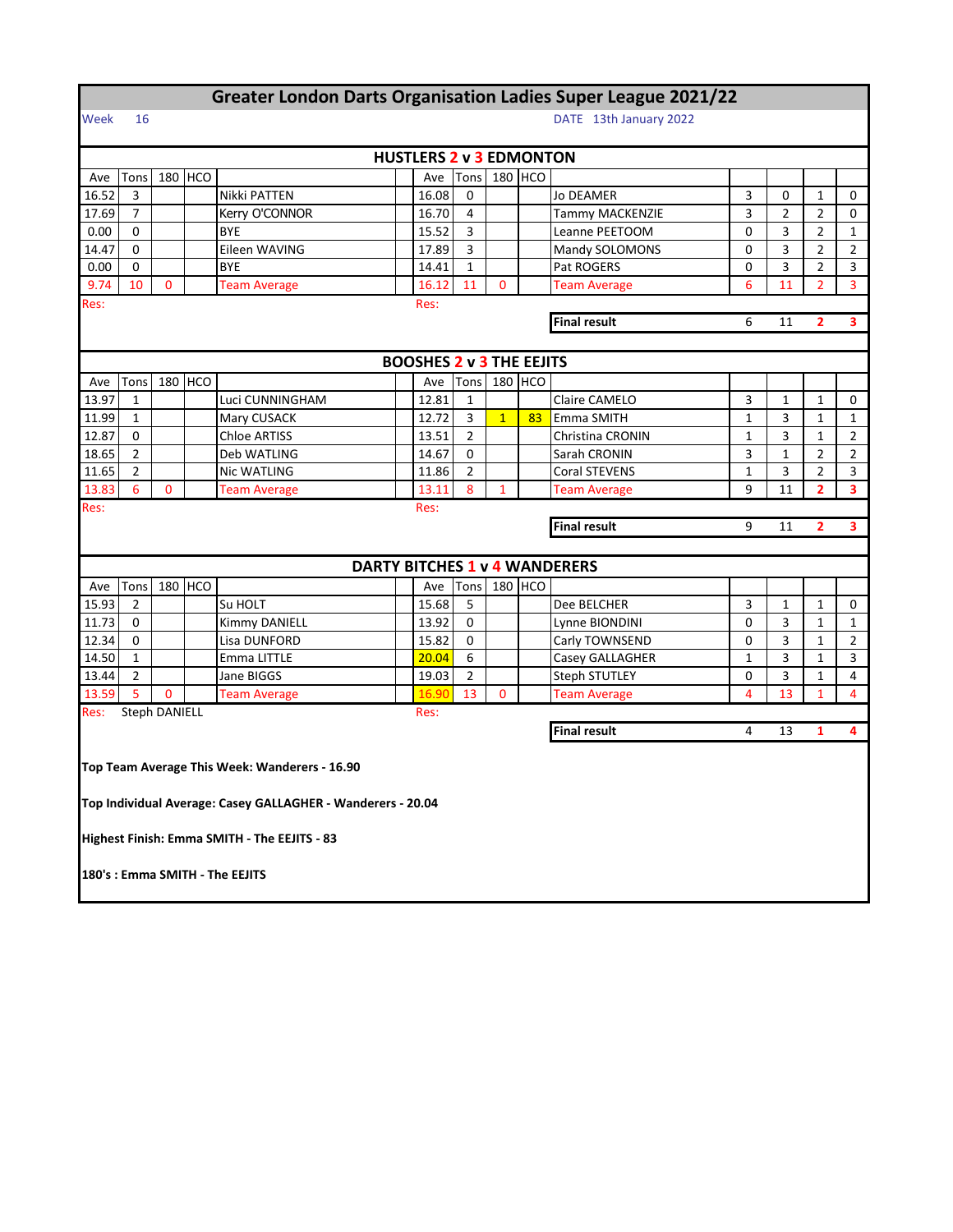|                                     | <b>GLDO Ladies Super League 2021/22</b> |                      |    |                |                |                |     |             |             |            |  |  |  |  |  |
|-------------------------------------|-----------------------------------------|----------------------|----|----------------|----------------|----------------|-----|-------------|-------------|------------|--|--|--|--|--|
|                                     | <b>Week 16 - 13th January 2022</b>      |                      |    |                |                |                |     |             |             |            |  |  |  |  |  |
|                                     |                                         |                      |    | <b>MATCHES</b> |                | <b>SINGLES</b> |     | <b>LEGS</b> |             |            |  |  |  |  |  |
| Week<br>This<br>Week<br><b>Last</b> |                                         | <b>TEAM</b>          | P  | W              | L              | <b>WON</b>     | F   | A           | <b>Diff</b> | <b>PTS</b> |  |  |  |  |  |
|                                     |                                         | <b>EDMONTON</b>      | 14 | 14             | $\overline{0}$ | 60             | 185 | 68          | 117         | 60         |  |  |  |  |  |
| $\mathbf{2}$                        | $\mathbf{2}$                            | <b>WANDERERS</b>     | 14 | 12             | 2              | 51             | 176 | 81          | 95          | 51         |  |  |  |  |  |
| 3                                   | 3                                       | <b>HUSTLERS</b>      | 14 | 6              | 8              | 33             | 121 | 136         | $-15$       | 33         |  |  |  |  |  |
| 4                                   | 4                                       | <b>BOOSHES</b>       | 13 | 5              | 8              | 26             | 106 | 134         | $-28$       | 26         |  |  |  |  |  |
| 5                                   | 5                                       | <b>DARTY BITCHES</b> | 13 | 2              | 11             | 19             | 87  | 156         | $-69$       | 19         |  |  |  |  |  |
| 6                                   | 6                                       | <b>THE EEJITS</b>    | 14 | 2              | 12             | 16             | 79  | 179         | $-100$      | 16         |  |  |  |  |  |